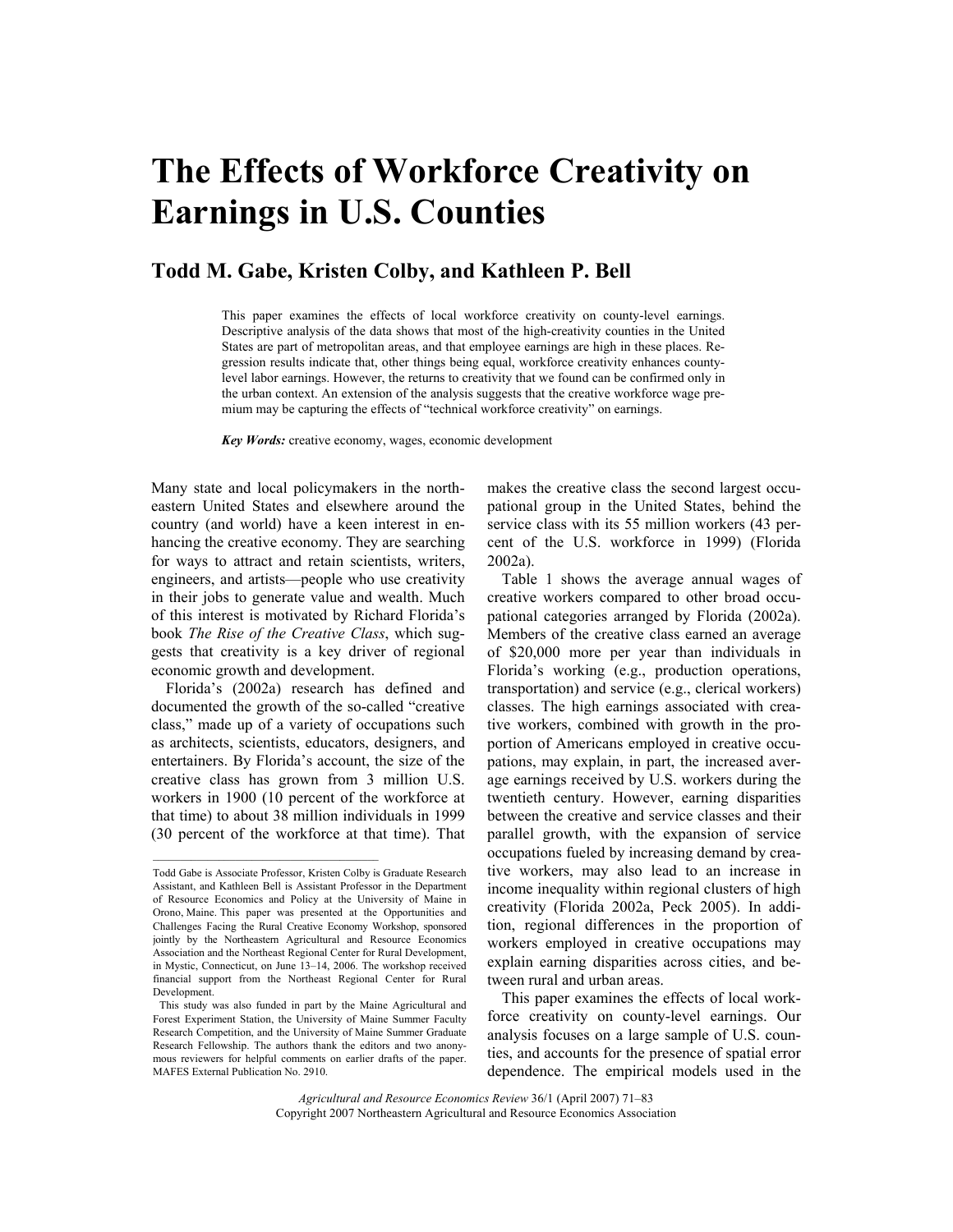| Category             | <b>Total Workers</b> | Average Hourly Wage | Average Annual Salary |
|----------------------|----------------------|---------------------|-----------------------|
| Creative class       | 38,278,110           | \$23.44             | \$48,752              |
| Working class        | 33,238,810           | \$13.36             | \$27,799              |
| Service class        | 55,293,720           | \$10.61             | \$22,059              |
| Agriculture          | 463,360              | \$8.65              | \$18,000              |
| Total U.S. workforce | 127,274,000          | \$15.18             | \$31,571              |

**Table 1. Wages and Salaries by Broad Occupational Category (1999)** 

Source: Florida (2002a).

paper isolate the wage premium associated with workforce creativity, while controlling for the effects on earnings of educational attainment, population density, local amenities, and economic structure. An extension of the analysis, used to reconcile differences in the effects of creativity on earnings between metropolitan and non-metropolitan counties, investigates the earnings premium associated with mathematics skills (i.e., "technical workforce creativity") in the workforce.

#### **Related Literature**

Researchers have been studying the economics of artists, a relatively small subset of the creative economy, for several decades (Felton 1978, Filer 1986, Heilbrun 1996, Markusen and King 2003). The growth and geographic distribution of artistic workers is documented by Heilbrun (1996), who found that—after a decade of increased concentration during the 1970s—artists became more geographically dispersed between 1980 and 1990. State-level regression analysis suggests that the amount of tourism activity per capita and the population size of the largest city located within the state have a positive effect on the relative number of performing artists. Alternatively, states with an ethnically diverse and highly educated population have a higher incidence of painters and sculptors (Heilbrun 1996).

 Markusen and King (2003) found that artists have become more dispersed across large U.S. metropolitan areas, although certain cities appear to specialize in one or a few types of artists. Artists are characterized as "footloose" because their location decisions are not typically tied to specific place-based resources, as is the case with some types of manufacturing firms. Focus group research found that artists are attracted to areas with high amenities, strong philanthropic and arts organizations, and public sector investments in programs and facilities (e.g., art fairs, parks and recreational spaces, concerts) that support the arts (Markusen and King 2003).

 Much of Florida's work on the creative economy, defined to include a much larger group of occupations including artists, focuses on metropolitan areas. He suggests that members of the creative class are attracted to vibrant cities and places that offer a wide range of amenities and experiences. In addition, Florida (2002a) de-emphasizes the importance of job opportunities as a location attractant and—like Markusen and King (2003), who studied only artists—points out that creative people of all sorts select places where they want to live. Florida (2002b) found that a high concentration of "bohemians," another subset of the creative class, is associated with high levels of human capital and high technology activity in large cities. He uses these findings to conclude that "a bohemian presence in an area helps establish an environment that attracts other talented or high human capital individuals" (Florida 2002b, p. 67).

 Recent studies that have uncovered strongholds of artists and other creative workers in places outside of big cities offer evidence that some rural areas may provide fertile ground for the creative economy. Wojan (2006) found that between 1990 and 2000 the share of county-level employment in artistic occupations grew faster in non-metropolitan counties than in metropolitan counties. The analysis also classified 189 U.S. non-metropolitan counties as "artistic havens." Logistic regression results suggest that, other things being equal, these counties tend to have a higher proportion of employment in business ser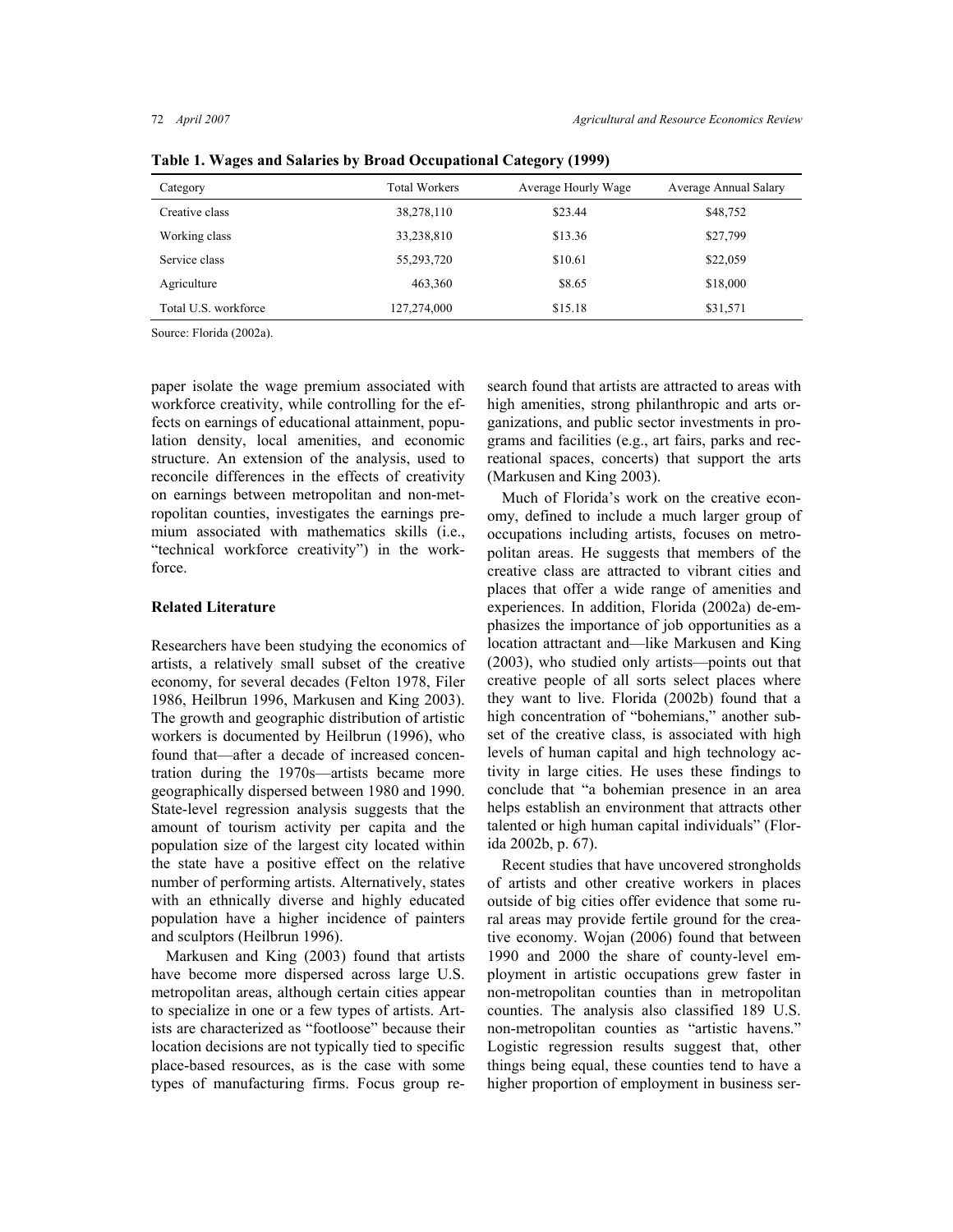vices, a higher number of entries in the National Register of Historic Places, fewer large retail establishments, a four-year college, an arts organization, and a higher share of employment in recreational industries (Wojan 2006).

 McGranahan and Wojan (forthcoming) found that the share and growth of creative workers, broadly defined, raised overall employment growth in rural U.S. counties between 1990 and 2000. The analysis suggests that creative workers are attracted to mountainous areas, and places with a mix of forests and open spaces. In addition, the number of jobs per capita in bicycle and sports stores, the proportion of county-level employment in both business services and recreation, and the proportion of young adults with a college degree enhance the growth of the rural creative economy (McGranahan and Wojan, forthcoming).

 The research outlined above provides a good sense of the regional attributes that draw artistic and other creative workers.<sup>1</sup> They tend to favor amenity-rich places and areas with highly educated residents and strong arts organizations. Studies also show that creative workers are becoming more geographically dispersed across large cities, and that some rural areas can support a vibrant creative economy. With this empirical evidence on the regional characteristics that matter to creative workers, the still (mostly) unanswered question that we hope to address in this paper is whether high creativity in the workforce translates into higher local earnings.

#### **Measuring Creativity in U.S. Counties**

Previous research has attempted to measure the size and importance of the creative economy at the state and regional levels (New England Council 2000, Florida 2002a, Rosenfeld 2004, Markusen and King 2003, McGranahan and Wojan, forthcoming). The most common approach to this task begins by identifying occupations, or in some cases industries, that are believed to be "creative." For example, Rosenfeld (2004) counted

 $\overline{a}$ 

employment in 19 industrial categories (e.g., art glass, design services, pottery) in a study of Montana's "creative enterprise cluster." Once the appropriate occupations or industries are chosen, the next step involves using U.S. government or other pertinent statistics to estimate the proportion of total regional employment accounted for by the creative economy.

 These studies differ in focus and, by extension, in the types of workers that are defined as creative. The New England Council (2000) and Markusen and King (2003) emphasize the contributions of the arts and culture, while Florida (2002a) uses a broader definition of the creative economy. He includes, among others, scientists and educators in the "super-creative core," and counts legal occupations and some health care workers as "creative professionals."

 McGranahan and Wojan (forthcoming) used information from the Occupational Information Network (O\*NET) to refine Florida's classification of the creative class.<sup>2</sup> O\*NET is a large-scale database containing information on a wide variety of job-related attributes for an extensive list of detailed occupations. This information is based on employee surveys and input from professional occupational analysts. The specific survey question used to identify creative occupations is: "What level of thinking creatively is needed to perform your current job?" Creativity is measured on a scale of 1 to 7, with examples in the survey indicating that a creativity level of 1.0 is similar to "changing the spacing on a printed report," 4.0 is equivalent to "adapting popular music for a high school band," and 6.0 is comparable to "creating new computer software."

 The O\*NET ratings provide a systematic way to measure occupational-level creativity requirements. However, Peterson et al. (2001) discuss several potential limitations of the O\*NET data. They found that, for many job-related attributes, incumbent employees rated their occupations more highly than professional job analysts. This could be the result of "impression management" or "socially desirable responding" by employees filling out the O\*NET survey. Peterson et al. (2001) also uncovered a higher than expected

 $\overline{a}$ 

 $<sup>1</sup>$  It should be noted that K-12 educators make up a large percentage</sup> of Florida's creative class in some regions. Unlike workers in other creative occupations (e.g., artists and some technical fields) who are considered to be footloose, K-12 educators (and some health care workers, also included in the creative economy) typically "locate" in a region to serve the local population.

<sup>&</sup>lt;sup>2</sup> McGranahan and Wojan (forthcoming) also eliminated from their analysis workers in several creative (non-footloose) occupations such as teachers and doctors because they locate in a region to serve the local population.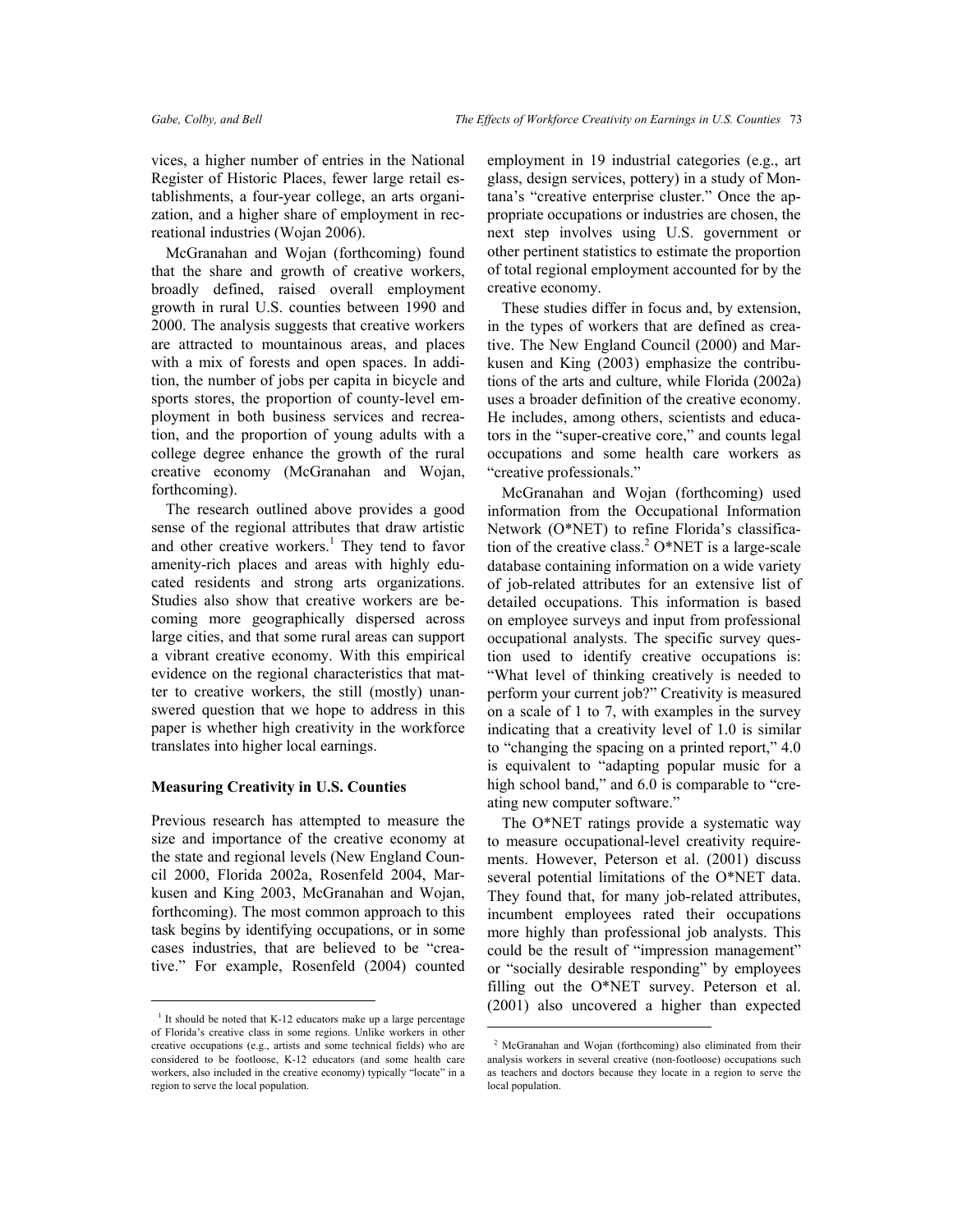correlation among ratings of the occupational attributes. This could be caused by survey "information overload" and the associated tendency to simplify attribute ratings, or the result of "categorization" if analysts based their ratings on summary judgments about an occupation. Despite these issues that might influence the accuracy of job-attribute ratings, Peterson et al. (2001, p. 487) conclude that "the O\*NET provides a highly usable and inexpensive methodology for analyzing jobs."

 Following McGranahan and Wojan (forthcoming), we use O\*NET to assign a creativity rating to 92 occupations included in the Summary File 4 (SF-4) of the 2000 U.S. Census. These ratings are combined with employment information in the 92 occupations to calculate an average creativity score for each county. Figure 1 is a map of the United States that shows these creativity scores. Visual inspection of the map reveals clusters of counties with high creativity scores in the northeast, Rocky Mountains, Research Triangle area of North Carolina, and Silicon Valley area of California.<sup>3</sup>

 Table 2 shows the 25 U.S. counties with the highest creativity scores. Eight of these counties belong to the New York City (4 counties) and Washington, D.C. (4 counties) metropolitan areas. The only non-metropolitan county included in the Top 25 list is Tompkins County, New York,



### **Figure 1. Average Creativity Scores of U.S. Counties**

 $\overline{a}$ 

### **Table 2. Twenty-five Most Creative U.S. Counties**

|                   | Creativity | Payroll<br>Per | Urban<br>Influence |
|-------------------|------------|----------------|--------------------|
| County            | Index      | Worker         | Code <sup>a</sup>  |
| Los Alamos, NM    | 3.50       | 34,292         | 2                  |
| Arlington, VA     | 3.29       | 46,267         | 1                  |
| New York, NY      | 3.27       | 75,743         | 1                  |
| Howard, MD        | 3.25       | 39,817         | 1                  |
| Montgomery, MD    | 3.22       | 42,808         | 1                  |
| Fairfax, VA       | 3.21       | 53,457         | 1                  |
| Douglas, CO       | 3.18       | 30,684         | 1                  |
| Marin, CA         | 3.17       | 41,289         | 1                  |
| Loudoun, VA       | 3.15       | 40,090         | 1                  |
| Collin, TX        | 3.15       | 42,997         | 1                  |
| Tompkins, NY      | 3.11       | 25,716         | 7                  |
| Boulder, CO       | 3.10       | 48,063         | 1                  |
| Somerset, NJ      | 3.09       | 52,528         | 1                  |
| Hamilton, IN      | 3.09       | 36,690         | 1                  |
| Hunterdon, NJ     | 3.07       | 44,664         | 1                  |
| Middlesex, MA     | 3.07       | 51,757         | 1                  |
| Albemarle, VA     | 3.06       | 25,694         | $\overline{2}$     |
| Orange, NC        | 3.06       | 28,255         | $\overline{2}$     |
| Morris, NJ        | 3.05       | 57,953         | 1                  |
| San Francisco, CA | 3.05       | 55,901         | 1                  |
| Johnson, KS       | 3.04       | 34,968         | 1                  |
| Washtenaw, MI     | 3.03       | 41,669         | 1                  |
| Norfolk, MA       | 3.03       | 42,293         | 1                  |
| Santa Clara, CA   | 3.03       | 76,820         | 1                  |
| Wake, NC          | 3.01       | 34,204         | $\overline{2}$     |

<sup>a "1</sup>" signifies central and fringe counties of metro areas of 1 million population or more. "2" signifies counties in metro areas of fewer than 1 million population. "7" signifies not adjacent to a metro area and with a city of 10,000 or more.

which is home to Cornell University. Another finding of note is that workers in high-creativity counties tend to receive high wages. The average payroll per worker in the 25 most creative counties is \$44,185, which is over \$20,000 higher than the average payroll per worker (\$24,116) calculated across 2,467 U.S. counties (see Table 3).<sup>4</sup>

 $\overline{a}$ 

<sup>&</sup>lt;sup>3</sup> The map also shows some counties with high creativity scores in rural areas of the Great Plains. In some cases, a high creativity score may be the result of a small workforce with a relatively large number of K-12 educators present in the region to serve the local population.

<sup>4</sup> These two general results—that high-creativity counties are part of big cities and that earnings are high in places of high creativity—are consistent with Florida's (2002a) ideas about the creative economy.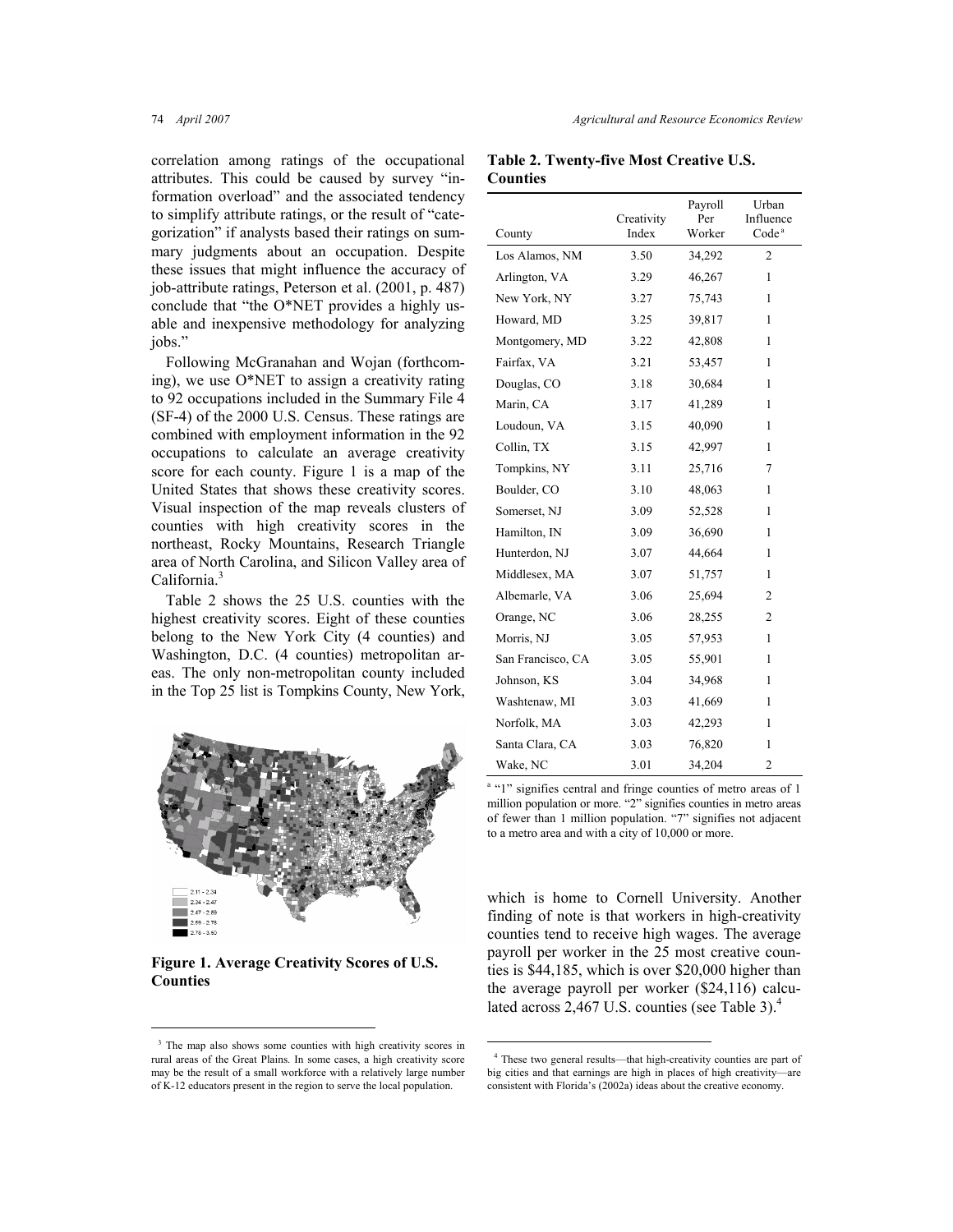| Variable Name       | Definition                                                                                                                                                                                   | Source                                                                                                                                                                                      | Mean   | Std. Dev. |
|---------------------|----------------------------------------------------------------------------------------------------------------------------------------------------------------------------------------------|---------------------------------------------------------------------------------------------------------------------------------------------------------------------------------------------|--------|-----------|
| Payroll per worker  | Annual compensation per full- and part-time employee in county,<br>2000                                                                                                                      | County Business Patterns, U.S. Census Bureau                                                                                                                                                | 24,116 |           |
| Creativity          | County-level creativity score, defined in text.                                                                                                                                              | employment data from the U.S. Census Bureau (SF 4),<br>Author's calculations using county-level occupational<br>and occupational creativity levels from the<br>Occupational Network (O*NET) | 2.503  | 0.166     |
| Population density  | County population per square mile, 2000                                                                                                                                                      | U.S. Census Bureau                                                                                                                                                                          | 207.5  | 995.8     |
| Education           | $= 1$ if average educational attainment of county residents (aged 25<br>and older) is more than one standard deviation above the mean<br>calculated across all U.S. counties, zero otherwise | U.S. Census Bureau, 2000                                                                                                                                                                    | 0.140  | Ź         |
| January temperature | Mean temperature for January, 1941-1970                                                                                                                                                      | McGranahan (1999)                                                                                                                                                                           | 33.19  | 12.54     |
| January sunlight    | for January, 1941-1970<br>Mean Hours of Sunlight                                                                                                                                             | McGranahan (1999)                                                                                                                                                                           | 150.4  | 33.86     |
| July humidity       | for July, $1941 - 1970$<br>Mean Relative Humidity                                                                                                                                            | McGranahan (1999)                                                                                                                                                                           | 56.48  | 14.99     |
| Water coverage      | Percent water area                                                                                                                                                                           | McGranahan (1999)                                                                                                                                                                           | 5.243  | 12.10     |
| Museums per capita  | Number of "arts, entertainment and recreation" (NAICS 71--)<br>establishments per 1,000 county residents, 2000                                                                               | County Business Patterns, U.S. Census Bureau                                                                                                                                                | 0.397  | 0.356     |
| Crime rate          | Number of serious crimes reported to police per county resident,<br>1999                                                                                                                     | U.S. Federal Bureau of Investigation                                                                                                                                                        | 0.026  | 0.017     |
| Manufacturing base  | Proportion of county establishments in the manufacturing sector<br>(NAICS 31--), 2000                                                                                                        | County Business Patterns, U.S. Census Bureau                                                                                                                                                | 0.051  | 0.023     |
| Tourism base        | Proportion of county establishments in accommodation and food<br>services (NAICS 72--), 2000                                                                                                 | County Business Patterns, U.S. Census Bureau                                                                                                                                                | 0.084  | 0.023     |

Table 3. Summary Statistics ( $n = 2,467$ ) **Table 3. Summary Statistics (n = 2,467)**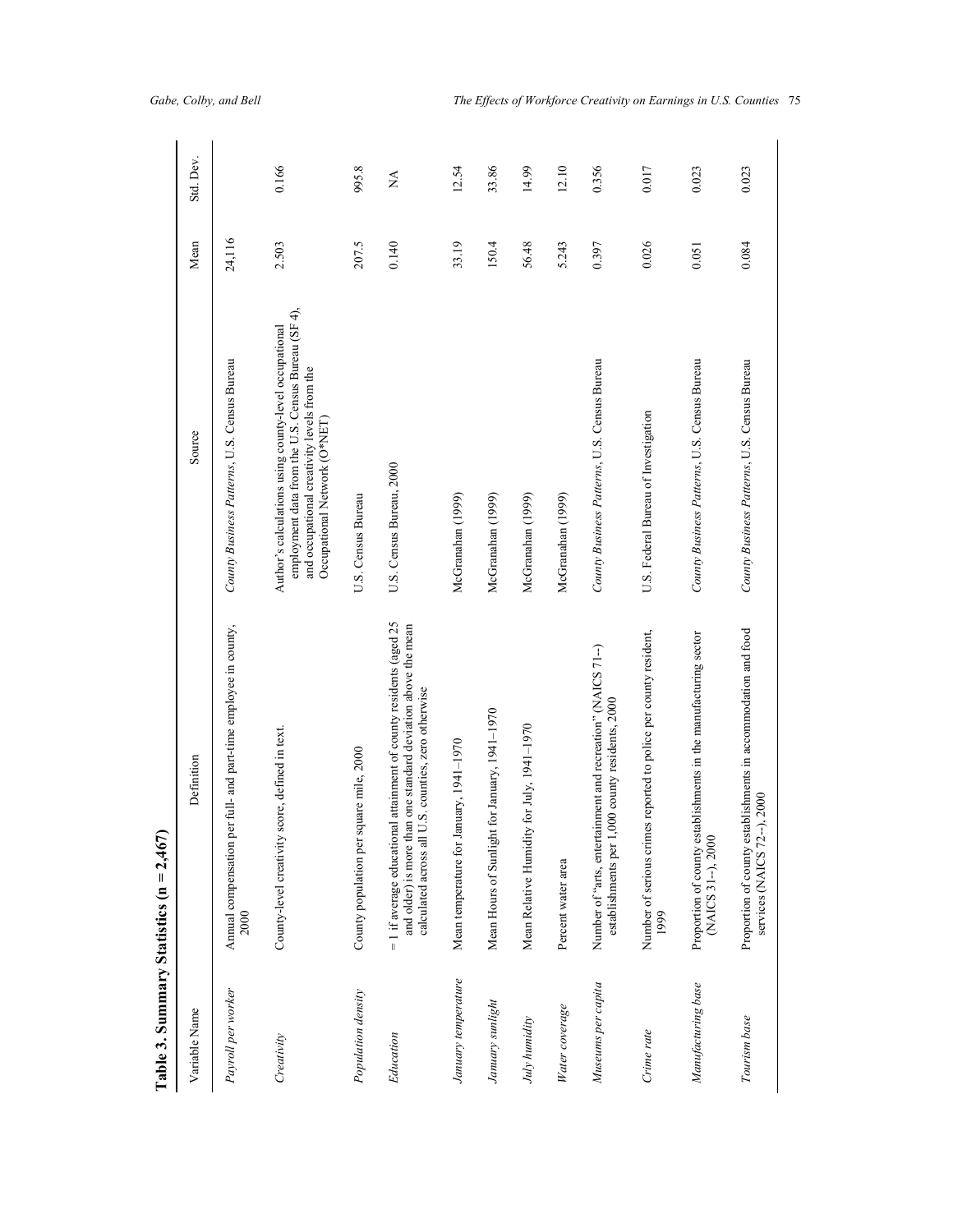#### **Workforce Creativity and County-Level Earnings**

We use the following regression equation to estimate the effects of workforce creativity on countylevel earnings:

(1) Payroll per worker =  $\beta_0 + \beta_1$  creativity +  $\beta_2$  population density +  $\beta_3$  education +  $\beta_4$  January temperature +  $\beta_5$  January sunlight +  $\beta_6$  July humidity +  $β_7$  water coverage +  $β_8$  museums per capita +  $β_9$ crime rate +  $\beta_{10}$  manufacturing base +  $\beta_{11}$  tourism base

In Table 3, we define the variables used in equation 1 and present summary statistics. The dependent variable, constructed using *County Business Patterns* data, is the average annual compensation per employee working in the county. A limitation of this dataset is that it does not capture sole proprietorships, which may account for a large number of individuals in some creative occupations (e.g., self-employed consultants, service providers, artists, and musicians).<sup>5</sup>

 Our analysis of county-level data allows us to measure the "social returns" to creativity that capture earnings received by members of the creative class, as well as earnings received by other workers in areas of high creativity.<sup>6</sup> Markusen (2004) notes that occupations such as performing artists, a relatively small category in Florida's creative class, may increase productivity in other non-artistic sectors (e.g., actors and directors making instructional videos for manufacturing businesses). More generally, a highly creative workforce may generate "positive externalities" where interaction (i.e., knowledge spillovers) among creative workers and between creative and non-creative workers leads to enhanced innovation, productivity, and wages.

 Results shown in Table 2, which reveal a \$20,000 wage premium in high-creativity coun-

 $\overline{a}$ 

ties, are suggestive of a positive association between earnings and workforce creativity. However, in light of Glaeser's (2004) comments about Florida's book, one should not rush to this conclusion. Glaeser (p. 2) remarks: "While Florida acts as if there is a difference between the human capital theory of city growth and the 'creative capital' theory of city growth, this is news to me. I have always argued that human capital predicts urban success because 'high skilled people in high skilled industries may come up with more new ideas...."

 Thus, a plausible explanation for the wage premium in high-creativity counties is that the local workforce in these places exhibits high levels of human capital (i.e., education). The average educational attainment of county residents is a key control variable that will allow us to make the important distinction between the "human capital" and "creative capital" theories of regional growth. As one might expect, a high correlation (r  $= 0.76$ ) exists between the county-level creativity score and the average educational attainment of county residents. Thus, instead of the average education level, we use a dummy variable that equals one if the average educational attainment of county residents is more than one standard deviation above the mean average educational attainment across all U.S. counties.

 Population density is included in the model to control for the effects of urbanization on earnings. Numerous studies have examined the relationships among city size, worker productivity, and wages (Segal 1976, Moomaw 1981, Yankow 2006). Some explanations for the urban wage premium are that workers must be compensated to live in big cities, or that information flows easier in areas with a high density of economic activity (Glaeser and Mare 2001, Jacobs 1969, Hoch 1972). Whatever the reason, we expect to find a positive relationship between county-level earnings and population density.

 The next six variables shown in equation 1 (*January temperature, January sunlight, July humidity, water coverage, museums per capita,* and *crime rate*) control for a variety of amenities that may influence labor earnings. If a local attribute is viewed as an amenity, people may accept lower wages to work in the area. Alternatively, individuals may have to be compensated to work near attributes viewed as disamenities. McGranahan

<sup>&</sup>lt;sup>5</sup> This limitation may be especially severe in some high-amenity rural areas that are home to export-oriented sole proprietors, termed "Lone Eagles" by Beyers and Lindahl (1996). They found that about 5 percent of the 240 rural producer service firms surveyed in 1994 fell into this category. Lone Eagles, which generated substantially more sales revenue per worker than other types of rural producer service firms, frequently cited "high quality of life" as a key location factor. 6

<sup>&</sup>lt;sup>6</sup> Our methods do not allow us to distinguish between higher earnings due to an in-migration of high wage creative workers to a region and higher earnings due to processes (e.g., knowledge spillovers among local workers) occurring within a high-creativity region.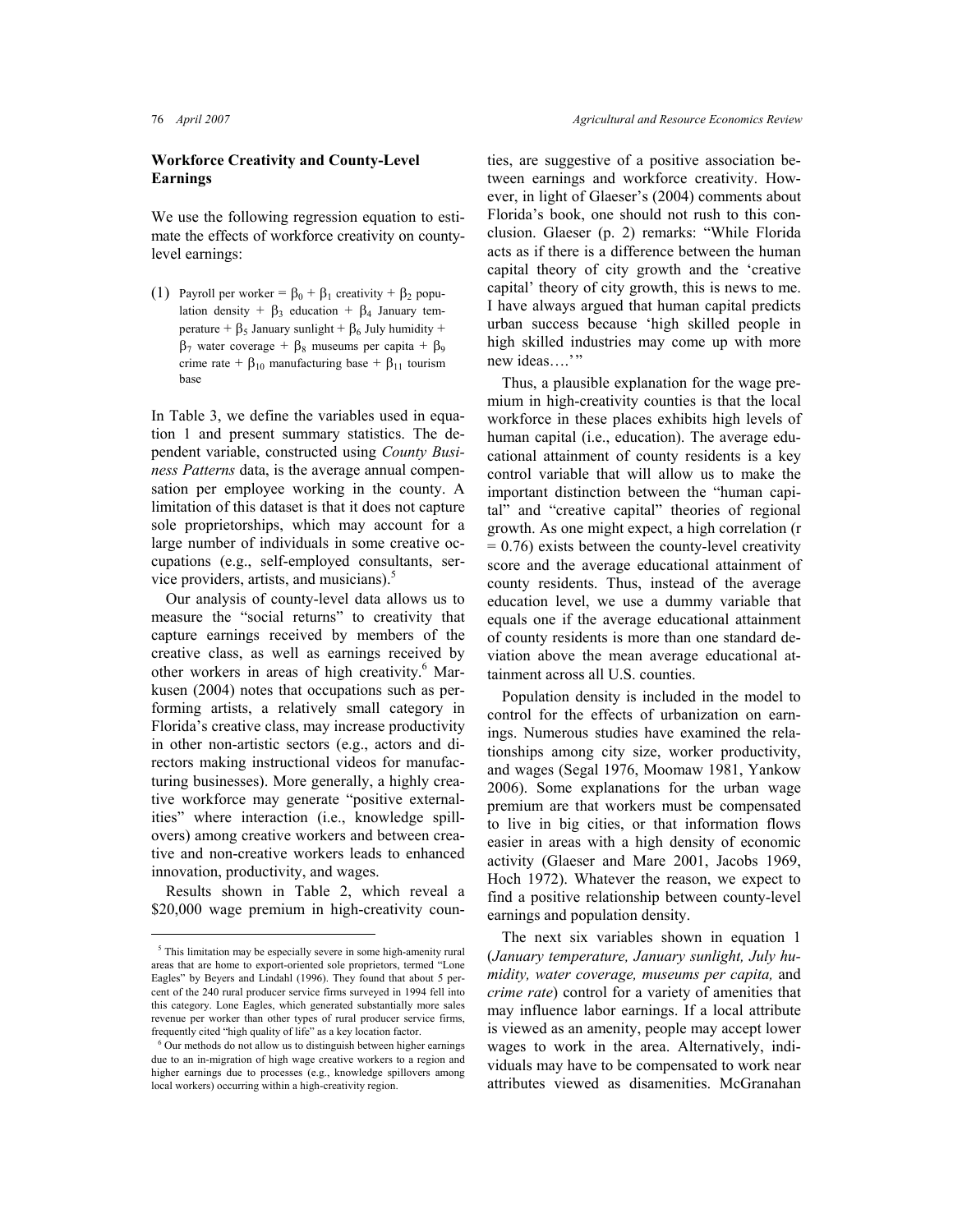(1999) used the climate and water coverage variables, along with other measures, to construct a natural amenity rating that he found encouraged population growth in rural counties.<sup>7</sup>

 We use the number of museums per capita (measured in the paper as the number of arts, entertainment, and recreation establishments per 1,000 county residents) and the county-level crime rate to capture attributes that may be particularly important wage determinants across urban counties. Roback (1982) found that crime had a positive effect on wages in large cities, consistent with people viewing it as a disamenity. Glaeser, Kolko, and Saiz (2001) found that the number of live performance venues per capita encouraged population growth, but that the number of art museums per capita did not have a significant effect on population growth across U.S. cities.

 As noted above, amenities are particularly important to creative workers in their location decisions. Our exclusion in equation 1 of some of the factors found to attract members of the creative economy (e.g., presence of philanthropic and arts organizations, number of jobs per capita in bicycle and sports stores) may lead to possible omitted variable bias. Another potential limitation of our econometric analysis is that we do not account for relationships among county-level earnings, amenities, and the growth of creative workers. A fruitful area for future research may be to estimate a structural model that can capture the effects of amenities on local earnings and the growth of the creative economy (Deller et al. 2001).

 Finally, the empirical model used in our analysis includes variables (*manufacturing base, tourism base*) to represent the local economic structure. We focus on the proportions of county-level employment in manufacturing and tourism industries because of the traditional and emerging roles that these sectors, respectively, have played in local economic development. In addition, researchers have noted the connection between the creative economy and tourism: tourists are drawn by arts and cultural activities, and the amenities valued by creative workers are also often desired by tourists (Heilbrun 1996, Markusen and King 2003).

 $\overline{a}$ 

#### **Empirical Results**

Table 4 presents empirical results on the relationship between county-level earnings and the creativity level of the local workforce. Estimates shown in the left-hand column of results are from a regression model that uses all of the variables included in equation 1. In order to account for these factors expected to influence county-level earnings, we had to omit from the analysis a sizable number of counties with missing values for one or more of the explanatory variables. The other two columns of results show estimates from regression models that omit two variables (*museums per capita* and *manufacturing base*) included in equation 1. This is done to minimize the number of counties that are dropped from the analysis. A (nearly) complete coverage of the United States is preferred in our empirical analysis, presented in the right-hand column, which controls for spatial dependence.

 We conducted several diagnostic tests on the ordinary least-squares regression model, shown in the center column of results, to investigate the potential for spatial dependence (see Anselin 2005, 2002, 1998). A variety of spatial weight matrices were considered, and test results supported the use of a row-standardized, first-order queen contiguity matrix. This spatial weight matrix allows for dependence among neighboring counties. The test statistics revealed the presence of spatial error dependence, leading to our use of the spatial error model.

 Spatial error dependence, which may be caused by spatial correlation of omitted variables or spatial mismatch in data measurement, violates the standard assumptions of the linear regression model (e.g., the assumption of independent, homoskedastic residuals). In our empirical work, the spatial error dependence is likely to be influenced by both data measurement (i.e., county-level observations) and omitted variable problems. Spatially correlated residuals cause ordinary leastsquares estimates to be unbiased but inefficient. Our spatial error model incorporates spatial error dependence using the conventional spatial autoregressive structure (Anselin 1988, 2002).

 Results from all three models show that workforce creativity has a positive effect on countylevel earnings. Other things being equal, a oneunit increase in the county-level creativity score

<sup>7</sup> McGranahan (1999) also considered landscape variables such as mountain topography and forest cover.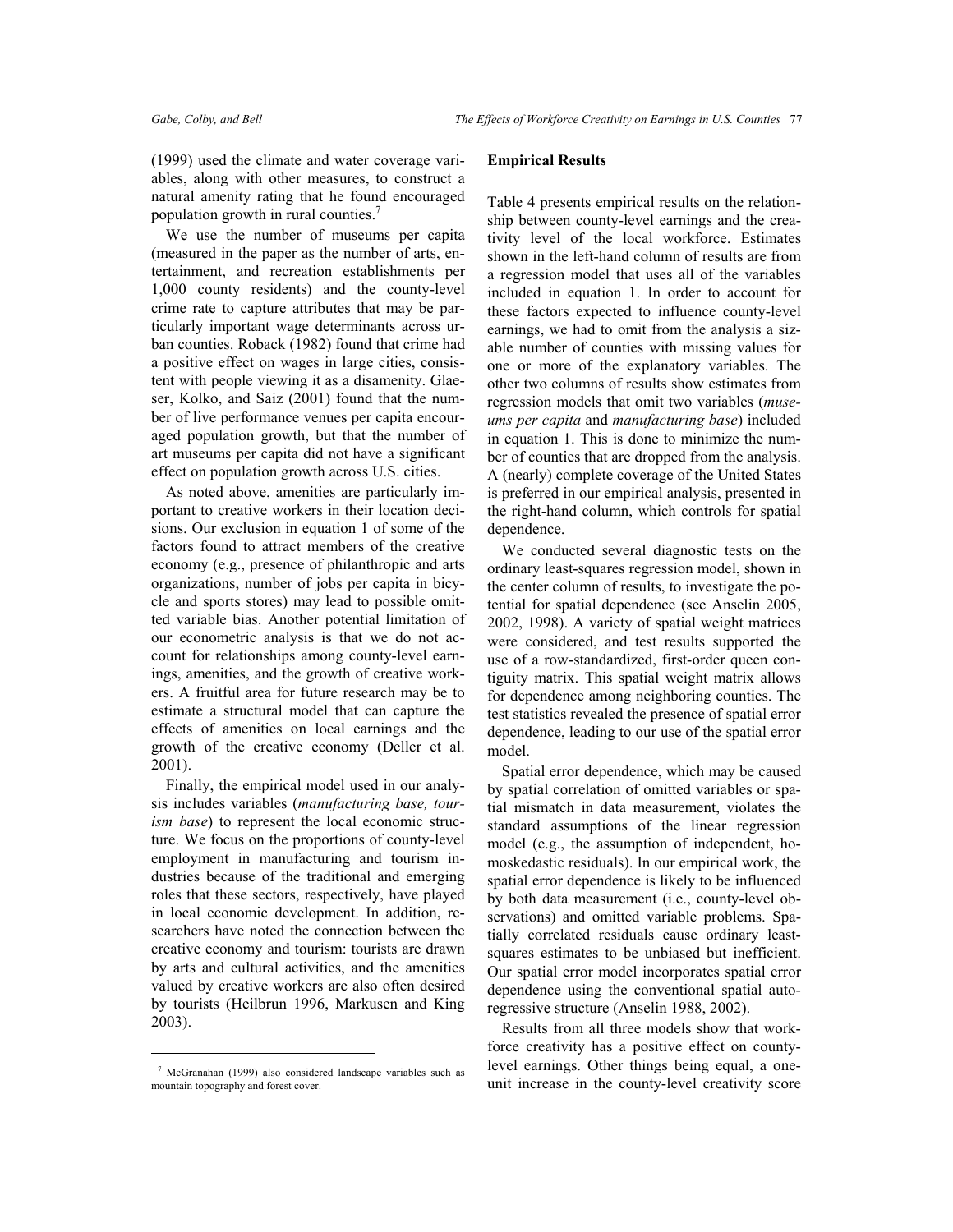| Variable               |                           | <b>Estimated Coefficients</b> |                       |
|------------------------|---------------------------|-------------------------------|-----------------------|
| Constant               | $-9,597***$               | $-11,032***$                  | $-4,010*$             |
|                        | $(-4.044)$                | $(-4.947)$                    | $(-1.717)$            |
| Creativity             | 13,379***                 | 13,876***                     | $11,715***$           |
|                        | (15.79)                   | (17.39)                       | (14.73)               |
| Population density     | $1.051***$                | $0.723***$                    | $0.687***$            |
|                        | (10.36)                   | (13.03)                       | (12.83)               |
| Education              | 1,923***                  | 2,059***                      | $1,107***$            |
|                        | (5.258)                   | (5.934)                       | (3.434)               |
| January temperature    | $-2.202$                  | 37.157***                     | 29.154**              |
|                        | $(-0.230)$                | (4.292)                       | (2.051)               |
| January sunlight       | $-21.95***$               | $-24.08***$                   | $-21.43***$           |
|                        | $(-7.021)$                | $(-8.123)$                    | $(-4.490)$            |
| July humidity          | 22.089***                 | 24.08***                      | $23.14**$             |
|                        | (3.071)                   | (3.330)                       | (2.027)               |
| Water coverage         | 25.312***                 | 34.83***                      | 33.11***              |
|                        | (2.955)                   | (4.020)                       | (9.191)               |
| Museums per capita     | $-953.0***$<br>$(-2.921)$ | NA                            | NA                    |
| Crime rate             | 49,358***<br>(7.698)      | NA                            | NA                    |
| Manufacturing base     | 46.520***                 | 43,950***                     | 21,828***             |
|                        | (9.951)                   | (10.36)                       | (4.974)               |
| Tourism base           | $-18,631***$              | $-18,805***$                  | $-24.195***$          |
|                        | $(-4.807)$                | $(-5.688)$                    | $(-7.371)$            |
| Lambda                 | NA                        | NA                            | $0.511***$<br>(23.27) |
| R-squared              | .365                      | .321                          | .441                  |
| Number of observations | 2,467                     | 2,981                         | 2,980                 |

|  |  |  | Table 4. Regression Results: Effects of Creativity on Labor Earnings in U.S. Counties |
|--|--|--|---------------------------------------------------------------------------------------|
|  |  |  |                                                                                       |

Notes: Figures shown in parentheses are t-statistics. \*\*\*, \*\*, and \* indicate statistical significance at the 1, 5, and 10 percent levels, respectively.

(i.e., a 40 percent increase relative to the mean) is associated with an \$11,715 to \$13,876 increase in average earnings. Using results from the model that controls for spatial dependence, we find that a 10 percent increase in the creativity score leads to 12 percent higher average earnings.

 The educational attainment and population density variables have a positive effect on countylevel earnings. As expected, these results suggest that human capital and urbanization contribute to county-level earnings. Looking at the results presented in the left-hand column of Table 4, we find that the crime rate has a positive effect on earnings and that a negative relationship exists between earnings and the number of museums (and entertainment and recreational establishments) per capita. This suggests that, other things being equal, individuals have to be compensated to work in locales with high crime, but people will accept lower earnings to be in areas with a relative abundance of museums and other fun places to visit.

 Our results show that January temperature (in two of the three models), July humidity, and the percentage of county area covered by water have a positive effect on earnings. Two of these results are surprising. As expected, we find that individuals require additional compensation to work in areas with high summer humidity. However, our estimates show that people also view mild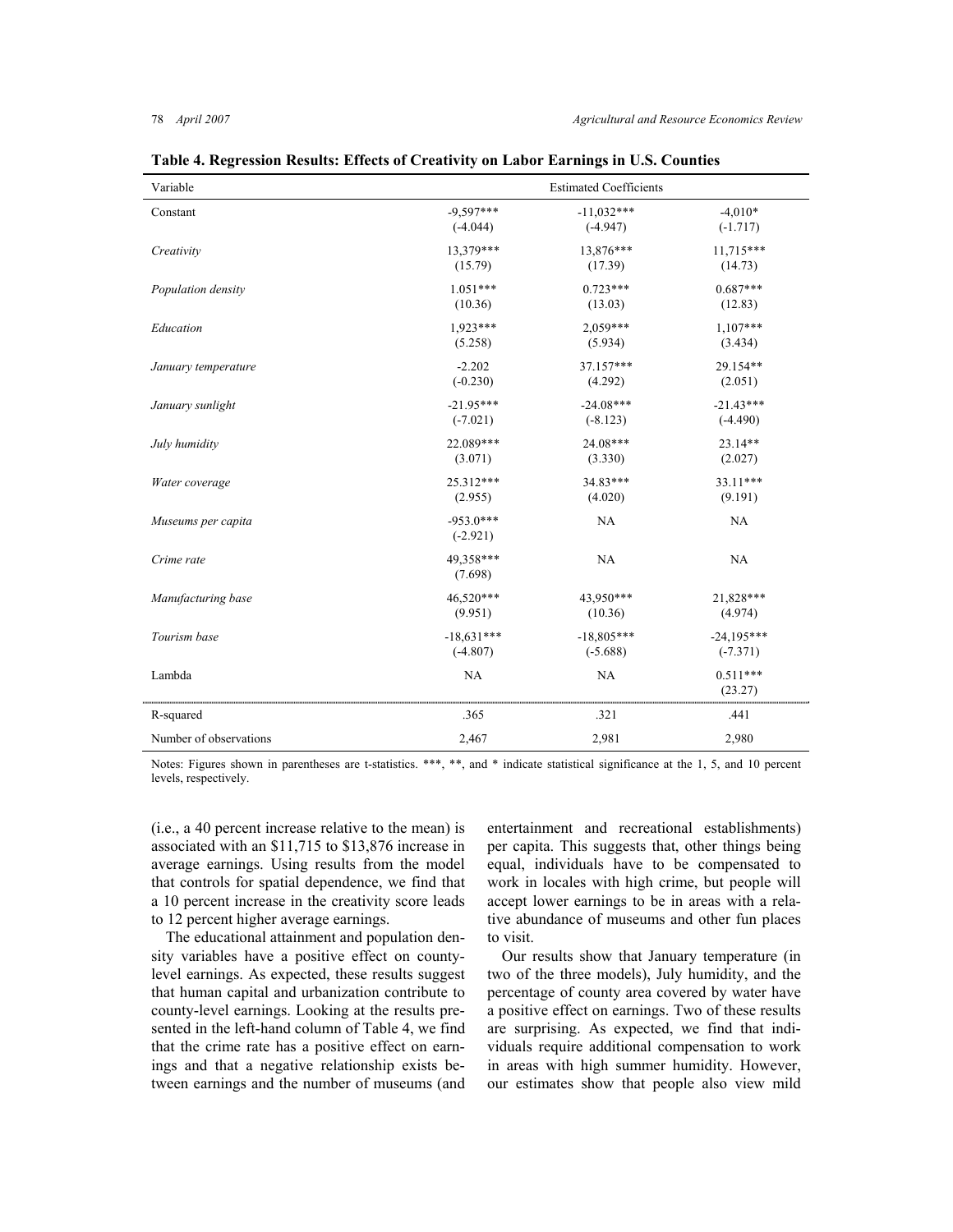winters and lakes (and other bodies of water) as disamenities. On the other hand, the empirical results suggest that individuals are willing to accept lower wages to work in areas with abundant January sunshine.

 Finally, we find that the industrial structure of the local economy affects county-level earnings. The proportion of local businesses in manufacturing industries has a positive effect on earnings, while earnings are negatively related to the relative importance of tourism to the local economy. Lambda, an additional parameter estimated in the spatial error model, is positive and significant, indicating positively spatially correlated residuals among neighboring counties.

### *Effects of Creativity in Metropolitan and Non-Metropolitan Counties*

Table 5 shows results on the effects of workforce creativity on earnings in metropolitan and nonmetropolitan counties. The regressions use the same explanatory variables as the model shown in the left-hand column of results in Table 4. However, the "high education" dummy variable is defined relative to other counties of the same metropolitan status. Spatial dependence may be present in these models, but the form would likely be quite different than in the analysis of all U.S. counties. The sets of metropolitan and non-metropolitan counties provide an incomplete coverage of the United States, which would require a different spatial weight matrix than used in the earlier analysis. In addition, the average earnings per worker in cities may have an effect on earnings in surrounding non-metropolitan counties (and vice versa).<sup>8</sup>

 A comparison of the descriptive statistics reveals some differences between metropolitan and non-metropolitan counties, but no real surprises. As expected in light of the information shown in Table 2, the average creativity score is higher in metropolitan counties than in non-metropolitan counties. In addition, the population density and crime rate variables are substantially higher in cities than in non-metropolitan areas.

 Our regression results show that workforce creativity enhances earnings in metropolitan coun-

 $\overline{a}$ 

ties, but has a negative effect on earnings in nonmetropolitan counties. Consistent with our findings from the earlier analysis, educational attainment and population density have a positive effect on earnings in metropolitan and non-metropolitan counties. Other results that are similar across metropolitan and non-metropolitan counties are that the crime rate and proportion of local establishments in manufacturing industries have a positive effect on earnings, while county-level earnings are negatively related to the amount of sunlight an area receives in January.

 One explanation (more are discussed in the next section) for why workforce creativity, as measured in the study, does not enhance earnings outside of cities is that the composition of the creative economy differs substantially between metropolitan and non-metropolitan counties (McGranahan and Wojan, forthcoming). We illustrate this point by focusing on the proportions of employment in segments of Florida's "supercreative core." These are the occupations that, by Florida's standards, require the highest levels of creativity. In Table 6, we show that the proportions of employment in technical occupations within the creative core (e.g., computer and mathematical, architecture and engineering) are much higher in metropolitan counties than in nonmetropolitan areas. On the other hand, the proportion of educators and related occupations is higher in non-metropolitan counties than in cities.

 These differences in the creative economy across metropolitan and non-metropolitan counties may influence both aspects of the "social returns" to creativity captured in our empirical analysis. The technical (creative) occupations in greater abundance in cities tend to pay high wages, which could result in a larger impact of creativity on earnings in metropolitan counties. In addition, knowledge spillovers among workers may be more likely to spur productivity and enhance earnings in "technical creative places" than in creative places with a higher concentration of non-technical occupations.

 To investigate this possibility, we calculate a "mathematics score" to distinguish between "technical" and "non-technical" creative places. This variable is based on a question from the O\*NET survey that reads: "What level of mathematics is needed to perform your current job?" Like the O\*NET question that we used to calculate the county-level creativity scores, this survey

<sup>&</sup>lt;sup>8</sup> We hope to address the issue of spatial dependence in the metropolitan versus non-metropolitan context in future research.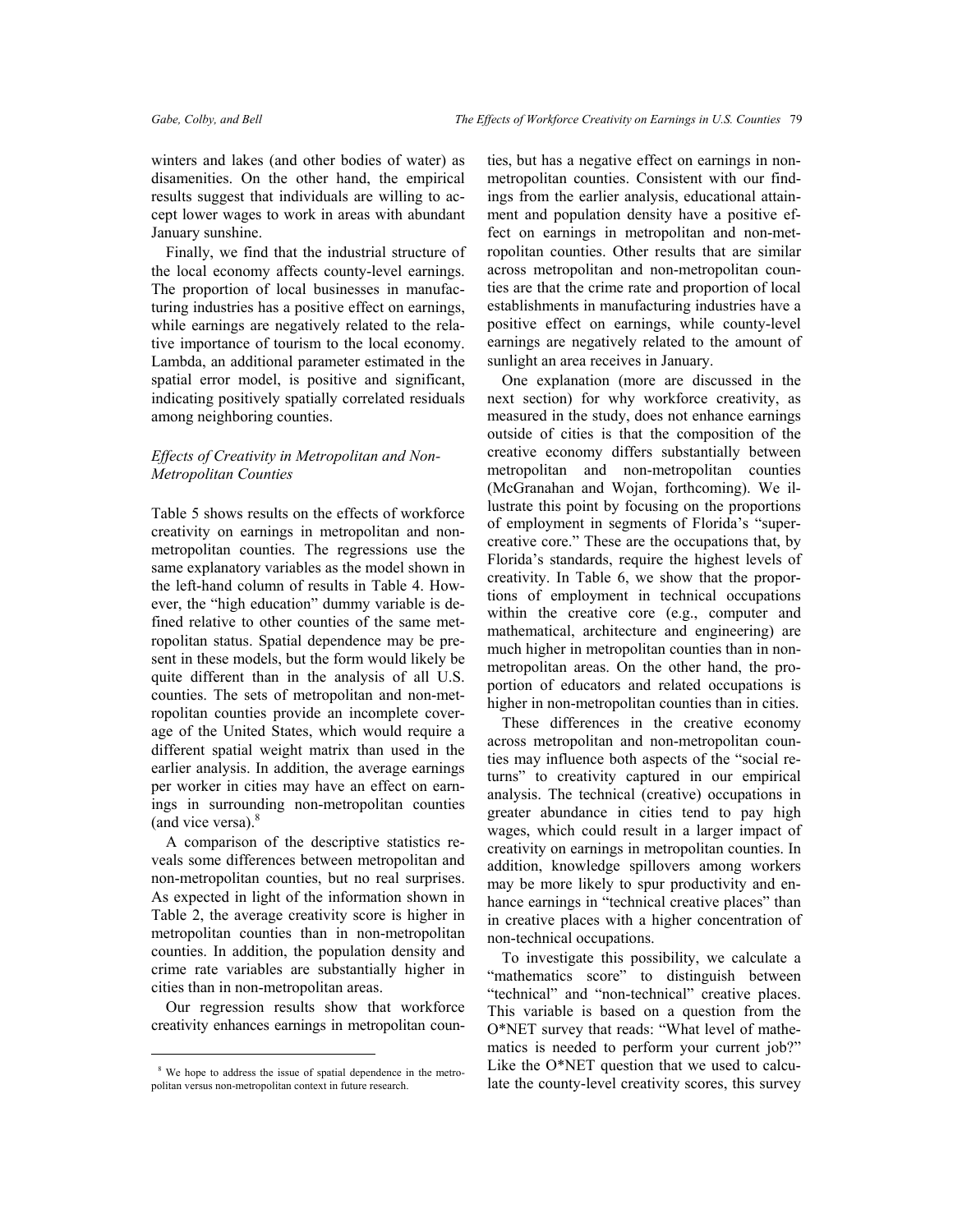| Variable               | Descriptive Statistics and Estimated Coefficients |                            |         |                      |
|------------------------|---------------------------------------------------|----------------------------|---------|----------------------|
|                        | Metro Counties                                    |                            |         | Non-Metro Counties   |
| Constant               | NA                                                | $-27,595***$<br>$(-5.915)$ | NA      | 31,443***<br>(10.41) |
| Creativity             | 2.618                                             | 19,724***                  | 2.452   | $-2,264**$           |
|                        | [0.183]                                           | (13.05)                    | [0.128] | $(-2.041)$           |
| Population density     | 578.4                                             | $0.786***$                 | 44.21   | $23.65***$           |
|                        | [1, 744]                                          | (6.998)                    | [48.12] | (9.543)              |
| Education              | 0.147                                             | $2.031***$                 | 0.124   | 974.9***             |
|                        | <b>NA</b>                                         | (3.044)                    | NA      | (2.649)              |
| January temperature    | 35.71                                             | $-7.017$                   | 32.08   | $-26.57***$          |
|                        | [11.76]                                           | $(-0.353)$                 | [12.72] | $(-2.671)$           |
| January sunlight       | 148.1                                             | $-16.80***$                | 151.4   | $-16.62***$          |
|                        | [33.56]                                           | $(-2.758)$                 | [33.95] | $(-5.049)$           |
| July humidity          | 60.00                                             | 19.66                      | 54.93   | $-30.24***$          |
|                        | [12.89]                                           | (1.333)                    | [15.6]  | $(-3.741)$           |
| Water coverage         | 7.649                                             | 11.11                      | 4.184   | $21.85**$            |
|                        | [14.11]                                           | (0.803)                    | [10.95] | (2.170)              |
| Museums per capita     | 0.335                                             | 643.1                      | 0.424   | 31.33                |
|                        | [0.157]                                           | (0.471)                    | [0.411] | (0.103)              |
| Crime rate             | 0.034                                             | 32,862***                  | 0.023   | 34,309***            |
|                        | [0.019]                                           | (3.098)                    | [0.014] | (4.343)              |
| Manufacturing base     | 0.052                                             | 82,480***                  | 0.051   | 8,255*               |
|                        | [0.021]                                           | (8.088)                    | [0.025] | (1.670)              |
| Tourism base           | 0.077                                             | $-8,766$                   | 0.087   | $-11,807***$         |
|                        | [0.018]                                           | $(-0.769)$                 | [0.032] | $(-3.198)$           |
| R-squared              | NA                                                | .466                       | NA      | .137                 |
| Number of observations | 754                                               | 754                        | 1,713   | 1,713                |

**Table 5. Effects of Creativity on Labor Earnings in U.S. Metropolitan and Non-Metropolitan Counties** 

Notes: Descriptive statistics are shown to the left of the regression coefficients. In the column of descriptive statistics, standard deviations are shown in brackets below mean values. Figures shown in parentheses under the estimated coefficients are tstatistics. \*\*\*, \*\*, and \* indicate statistical significance at the 1, 5, and 10 percent levels, respectively.

question asks respondents to rate the level of mathematics required on a scale of 1 to  $7<sup>9</sup>$  We used this information along with county-level employment data in 92 occupations to calculate an average mathematics score for each U.S. county.

 We found a much higher correlation between the creativity and mathematics scores in metropolitan counties  $(r = 0.91)$  than in non-metro-

 $\overline{a}$ 

politan counties  $(r = 0.70)$ . Along with the information shown in Table 6, this provides additional evidence that the composition of the creative economy differs between metropolitan and nonmetropolitan areas. Further, the very high correlation uncovered between the creativity and mathematics scores in metropolitan counties suggests that, in cities, "creative places" and "technical creative places" are largely one and the same.

 In Table 7, we present empirical results on the relationship between county-level labor earnings and mathematics skills in the workforce, a proxy

<sup>&</sup>lt;sup>9</sup> The mathematics variable is a "basic skill," whereas the creativity variable is a "generalized work activity" in the O\*NET model.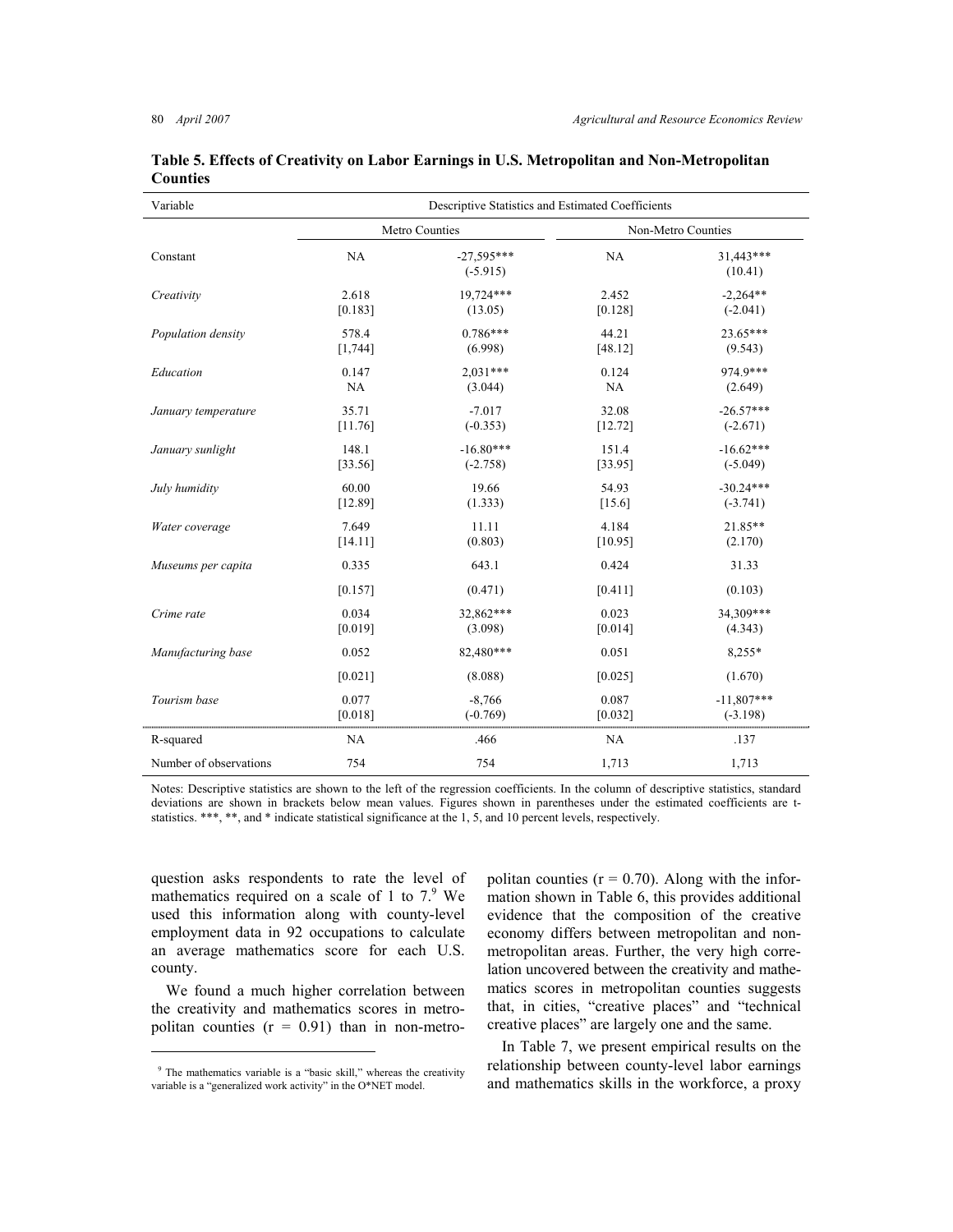|                                                            | Average % of Total Workforce |                    |  |
|------------------------------------------------------------|------------------------------|--------------------|--|
| Segment of Florida's "Super-Creative Core"                 | <b>Metropolitan Counties</b> | Non-Metro Counties |  |
| Computer and mathematical occupations                      | 2.046                        | 0.583              |  |
| Architecture and engineering occupations                   | 2.015                        | 1.056              |  |
| Life, physical, and social science occupations             | 0.855                        | 0.603              |  |
| Education, training, and library occupations               | 5.607                        | 5.963              |  |
| Arts, design, entertainment, sports, and media occupations | 1.533                        | 0.980              |  |
| Total "Super-Creative Core"                                | 12.056                       | 9.185              |  |

#### **Table 6. Proportion of Employment in Florida's "Super-Creative Core"**

#### **Table 7. Effects of Mathematics Skills on Labor Earnings in U.S. Counties**

|                        | <b>Estimated Coefficients</b> |                       |              |             |
|------------------------|-------------------------------|-----------------------|--------------|-------------|
| Variable               | Entire U.S.                   | Entire U.S.           | Metro        | Non-Metro   |
| Constant               | $-51,118***$                  | $-39.848***$          | $-63.567***$ | $-741.0$    |
|                        | $(-16.04)$                    | $(-11.86)$            | $(-9.019)$   | $(-0.163)$  |
| Mathematics skills     | 24.706***                     | 21.409***             | 27.967***    | 8,455***    |
|                        | (24.64)                       | (20.68)               | (13.59)      | (5.838)     |
| Population density     | $0.783***$                    | $0.755***$            | $0.685***$   | $24.63***$  |
|                        | (14.95)                       | (14.67)               | (11.78)      | (10.01)     |
| Education              | $1.308***$                    | 735.0**               | $2.564***$   | 105.8       |
|                        | (4.116)                       | (2.446)               | (3.977)      | (0.334)     |
| January temperature    | $57.25***$                    | 44.89***              | 19.05        | $16.47*$    |
|                        | (6.843)                       | (3.448)               | (0.994)      | (1.740)     |
| January sunlight       | $-20.97***$                   | $-18.39***$           | $-10.21*$    | $-17.17***$ |
|                        | $(-7.211)$                    | $(-4.195)$            | $(-1.645)$   | $(-5.511)$  |
| July humidity          | 4.745                         | 7.235                 | $-5.627$     | $-28.35***$ |
|                        | (0.689)                       | (0.692)               | $(-0.375)$   | $(-3.678)$  |
| Water coverage         | $32.51***$                    | $31.43***$            | 19.51        | 26.59***    |
|                        | (3.930)                       | (3.558)               | (1.437)      | (2.621)     |
| Manufacturing base     | 24.429***                     | 12.042***             | 53.135***    | 11,935***   |
|                        | (6.398)                       | (2.958)               | (5.560)      | (3.039)     |
| Tourism base           | $-7.205**$                    | $-15,537***$          | 18,084       | $-7.117**$  |
|                        | $(-2.244)$                    | $(-4.824)$            | (1.537)      | $(-2.259)$  |
| Lambda                 | NA                            | $0.467***$<br>(20.26) | NA           | NA          |
| R-squared              | .378                          | .469                  | .463         | .133        |
| Number of observations | 2,981                         | 2,980                 | 803          | 2,177       |

Notes: Figures shown in parentheses are t-statistics. \*\*\*, \*\*, and \* indicate statistical significance at the 1, 5, and 10 percent levels, respectively.

for "technical creative places." The control variables included in the regressions are similar to those from the model (right-hand column of Table 4) used in our earlier analysis to account for spatial error dependence. The first two regressions shown in Table 7 use data for (almost) all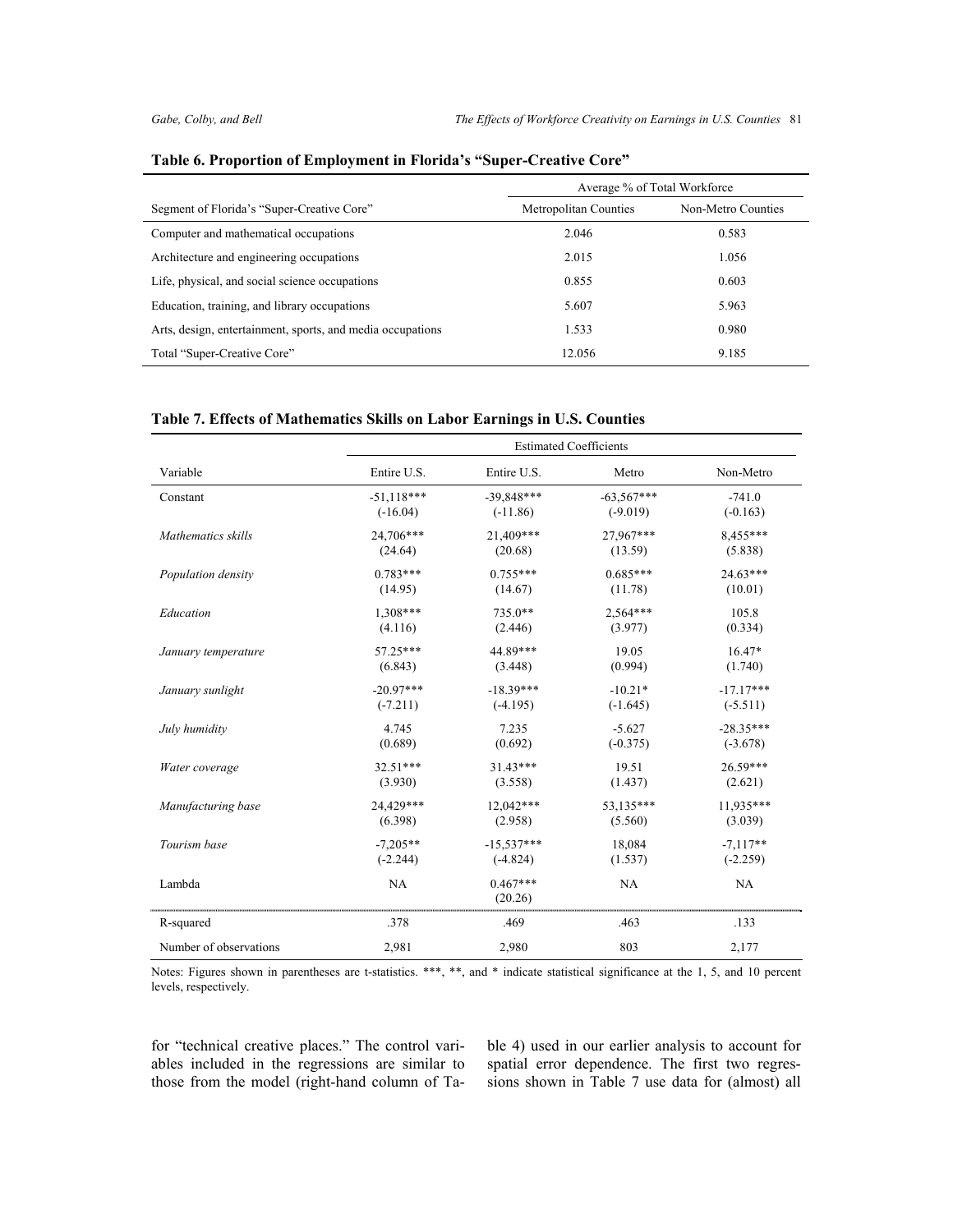Empirical results from all four regressions reveal a positive relationship between labor earnings and the average level of mathematics in the labor force. The positive effect of mathematics skills on earnings in metropolitan counties is not surprising given our previous results and the high correlation between the creativity and mathematics scores in cities. However, unlike our regression analysis focusing on workforce creativity, we also found that mathematics skills in the workforce enhance earnings in non-metropolitan counties. This suggests that "technical workforce creativity" enhances earnings in metropolitan and non-metropolitan counties.

#### **Summary and Conclusions**

The empirical analysis presented in this paper reveals several key findings related to the creative economy and earnings in U.S. counties. First, most of the counties with the highest creativity scores are part of cities. Almost one-third of the counties included in the Top 25 list (Table 2) belong to the New York City and Washington, D.C., metropolitan areas. On the other hand, only one non-metropolitan county makes the list of the top 25 counties with the highest creativity scores. Second, our descriptive analysis of the data shows that the average payroll per worker in the 25 most creative counties is more than \$20,000 higher than the average across all U.S. counties.

 Our regression results suggest that, other things being equal, workforce creativity has a positive effect on county-level earnings. For example, one of our regression models shows that a 10 percent increase in a county's creativity score is associated with 12 percent higher earnings. However, in our initial analysis, the effects of workforce creativity on county-level earnings appear to be primarily an urban phenomenon. We found a positive relationship between earnings and workforce creativity in metropolitan areas, but that creativity has a negative effect on earnings in non-metropolitan counties.

 We offer a few explanations for why, in our initial analysis, workforce creativity does not enhance earnings outside of cities. First, as discussed in the previous section, the composition of the creative economy differs between cities and non-metropolitan areas. In cities, we found that "creative places" are largely indistinguishable from "technical creative places." Unlike our initial analysis that did not uncover a high-creativity wage premium in non-metropolitan areas, a different set of regressions found that "technical workforce creativity" has a positive effect on earnings in metropolitan and non-metropolitan areas. As noted earlier in the paper, this may be capturing the earnings received by members of the (technical) creative class, as well as earnings received by non-creative workers in "technical creative places."

 Second, it is possible that the high density of economic activity present in big cities is necessary to facilitate the flow of ideas among creative individuals, and between creative and non-creative workers (Jacobs 1969). This notion is consistent with theories of urbanization and knowledge spillovers that have been used to explain other aspects of the urban-rural wage gap (Glaeser and Mare 2001, Glaeser 1999). Third, limitations of the dataset used in the analysis, such as the omission of self-employed individuals (e.g., "Lone Eagles"), may have resulted in the unexpected finding that workforce creativity has a negative effect on county-level earnings in nonmetropolitan areas.

 To conclude, our results generally show a positive relationship between county-level earnings and workforce creativity. This finding is likely capturing the effects of "technical workforce creativity" on earnings. Future work on this topic could attempt to separate the social returns to workforce creativity found in this paper into the earnings received by creative and non-creative workers. Another promising topic for future study would be to investigate, in more depth, differences between "technical" and "non-technical" creative places in metropolitan and non-metropolitan areas.

#### **References**

- Anselin, L. 1988. *Spatial Econometrics: Methods and Models*. Dordrecht: Kluwer Academic.
- \_\_\_\_. 2002. "Under the Hood: Issues in the Specification and Interpretation of Spatial Regression Models." *Agricultural*